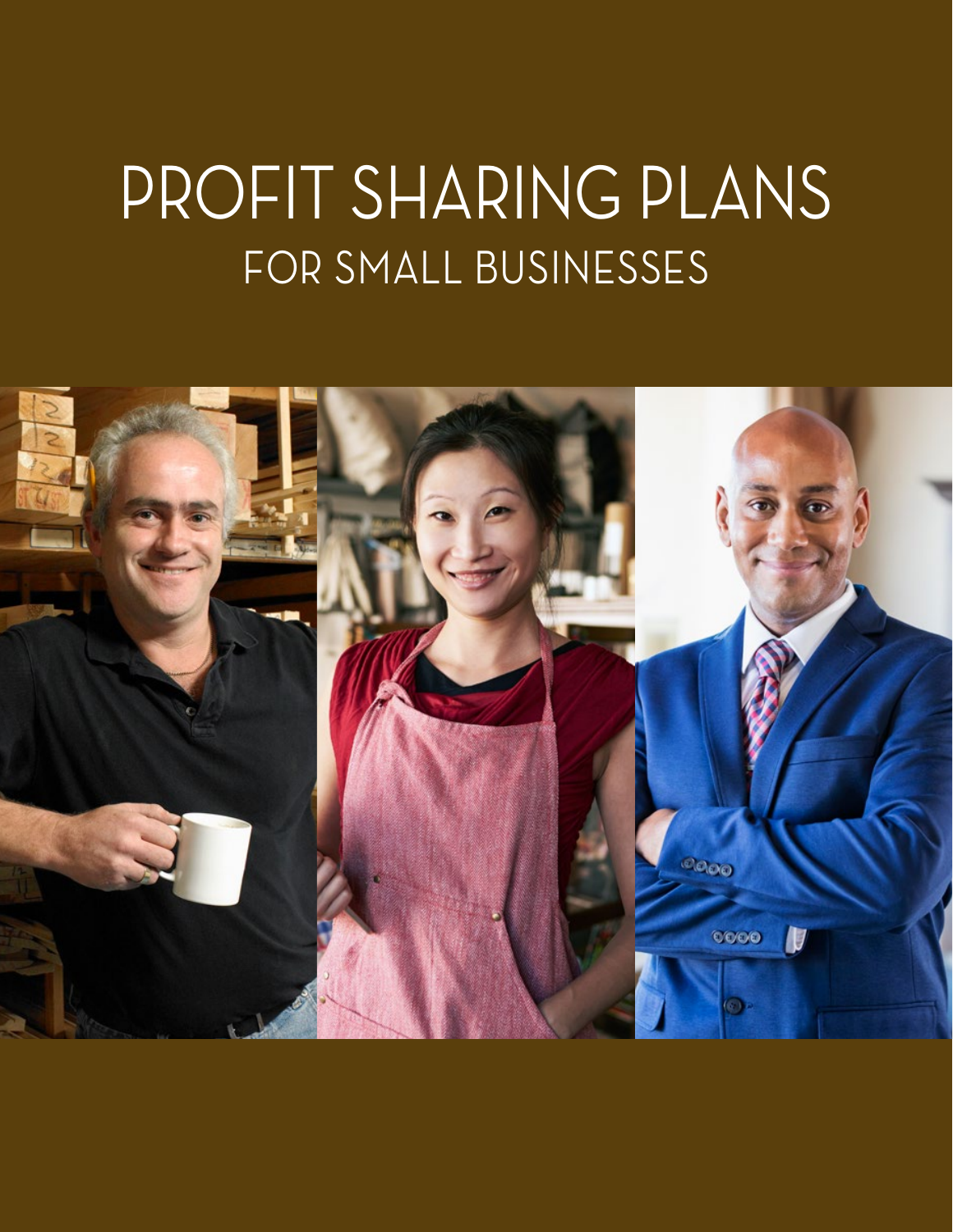*Profit Sharing Plans for Small Businesses* is a joint project of the U.S. Department of Labor's Employee Benefits Security Administration (EBSA) and the Internal Revenue Service.

To view this and other EBSA publications, visit the agency's website at: [dol.gov/agencies/ebsa](http://dol.gov/agencies/ebsa).

To order publications or speak with a benefits advisor, contact EBSA electronically at: [askebsa.dol.gov](https://www.dol.gov/agencies/ebsa/about-ebsa/ask-a-question/ask-ebsa).

Or call toll free: 866-444-3272

This material will be made available in alternative format to persons with disabilities upon request: Voice phone: (202) 693-8664 TTY: (202) 501-3911

This booklet constitutes a small entity compliance guide for purposes of the Small Business Regulatory Enforcement Fairness Act of 1996.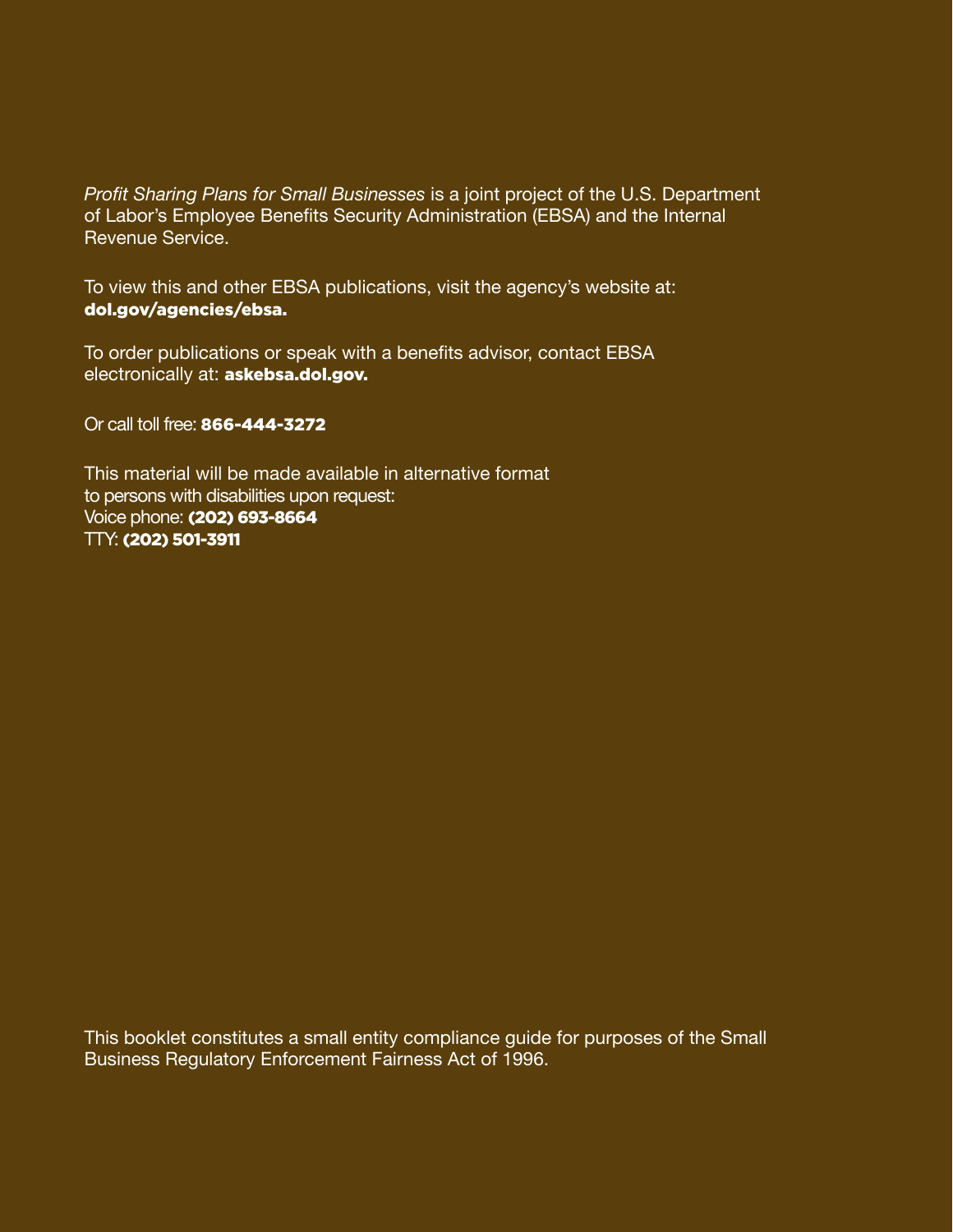

# Why Profit Sharing Plans?

For small businesses considering a retirement plan, profit sharing plans can be a powerful tool in promoting financial security in retirement, providing benefits to employees and their employers.

A profit sharing plan is a type of plan that gives employers flexibility in designing key features. It allows you to choose how much to contribute to the plan (out of profits or otherwise) each year, including making no contribution for a year. Profit sharing plans have additional advantages:

- $\blacksquare$  Can help attract and keep talented employees
- Benefit rank-and-file employees *and* owners/managers
- The Federal Government and most state governments generally don't tax contributions and earnings until they are distributed
- $\blacksquare$  May allow participants to take their benefits with them when they leave the company, easing administrative responsibilities

This booklet highlights some of a profit sharing plan's advantages and some of your options and responsibilities as an employer operating a profit sharing plan. For more information, a list of resources for you and for your prospective plan participants is included at the end of this booklet.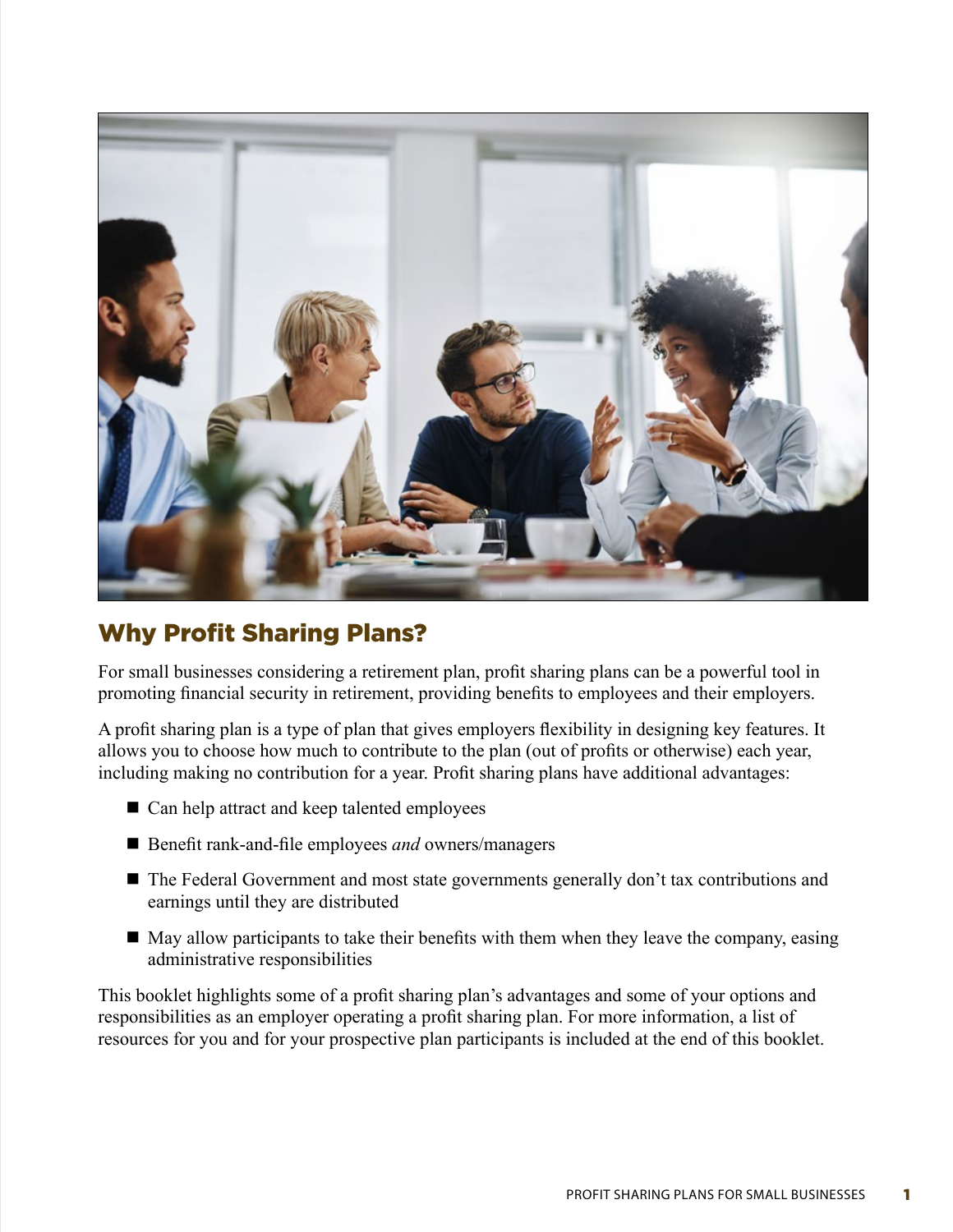# Establishing a Profit Sharing Plan

When you establish a profit sharing plan, you must take certain basic actions. One of your first decisions will be whether to set up the plan yourself or to consult a professional or financial institution – such as a bank, mutual fund provider, or insurance company – to help you establish and maintain the plan. In addition, there are four initial steps for setting up a profit sharing plan:

- $\blacksquare$  Adopt a written plan document,
- Arrange a trust for the plan's assets,
- Develop a recordkeeping system, and
- $\blacksquare$  Provide plan information to eligible employees.

**Adopt a written plan document** – Plans begin with a written document that serves as the foundation for day-to-day plan operations. If you hired someone to help with your plan, that person likely will provide the document. If not, consider getting help from a financial institution or retirement plan professional. In either case, you will be bound by the terms of the plan document.

A **profit sharing plan** allows you to decide (within limits) from year to year whether to contribute for participants. The plan document will need a set formula to determine how any contributions are allocated to participants' accounts. Your contributions to the plan can be subject to a vesting schedule which provides that an employee's right to employer contributions becomes nonforfeitable only after a specified period of time. You may need to run annual testing to ensure that contributions for rank-andfile employees are proportional to contributions for owners and managers.

Once you decide on a profit sharing plan for your company, you will have flexibility in choosing some of the plan's features, such as when and which employees can participate. Other plan features are required by law. For instance, the plan document must describe how certain key functions are carried out, such as how contributions are deposited in the plan.

Unless it includes a 401(k) cash or deferred feature, a profit sharing plan does not usually allow employees to contribute. If you want to include employee contributions, see *401(k) Plans for Small Businesses* (Publication 4222).

A profit sharing plan is for employers of any size.

**Arrange a trust for the plan's assets**  $-A$  plan's assets must be held in trust to assure that assets are used solely to benefit the participants and their beneficiaries. The trust must have at least one trustee to handle contributions, plan investments, and distributions. Since the plan's financial integrity depends on the trustee, selecting a trustee is one of the most important decisions you will make in establishing a profit sharing plan. If you set up your plan through insurance contracts, the contracts do not need to be held in trust.

**Develop a recordkeeping system**  $-An$  accurate recordkeeping system will track and properly attribute contributions, earnings and losses, plan investments, expenses, and benefit distributions. This will also help to track participants to provide their benefits. If a contract administrator or financial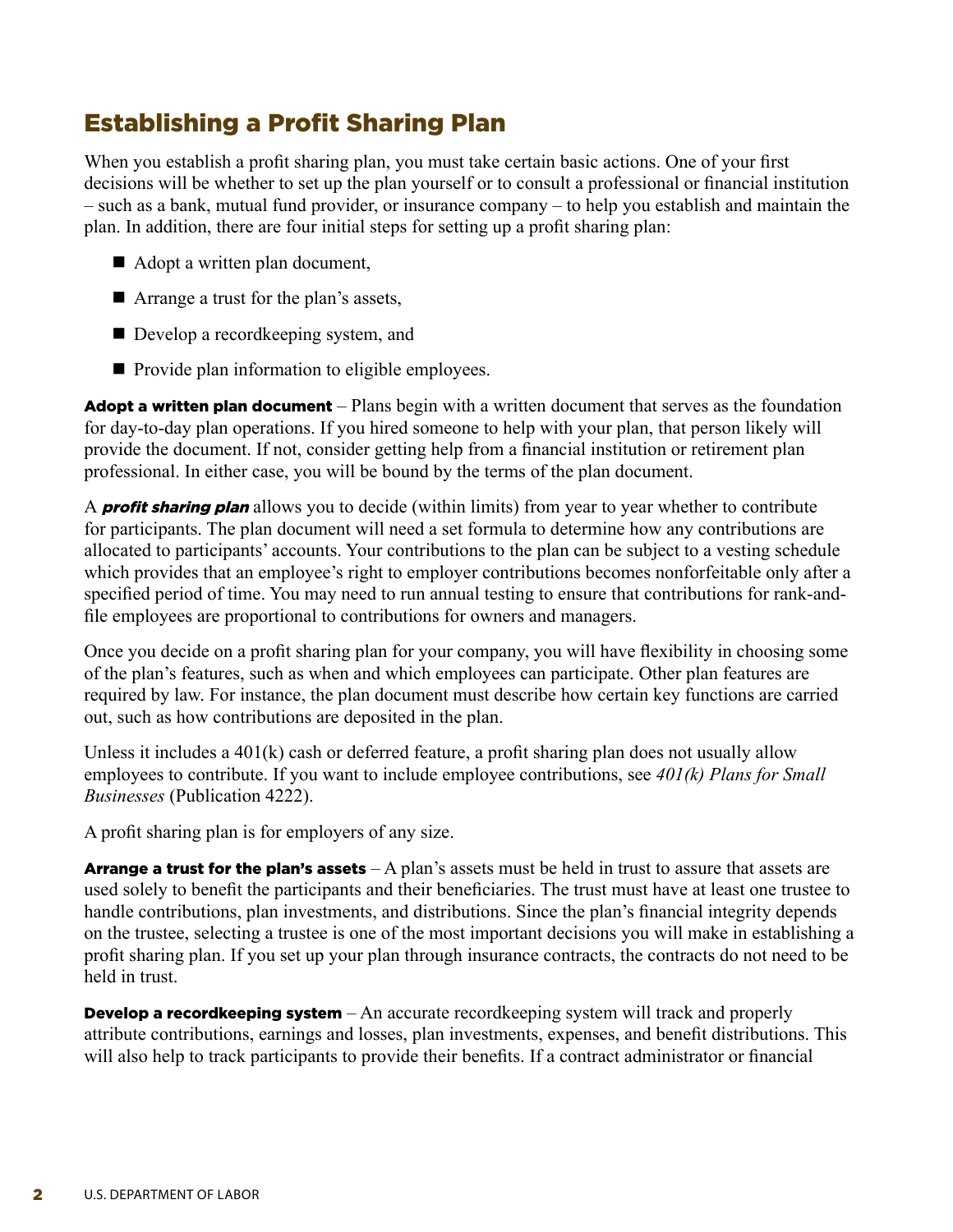institution helps manage the plan, that entity typically will help keep the required records. In addition, a recordkeeping system will help you, your plan administrator, or your financial provider prepare the plan's annual return/report that must be filed with the Federal Government.

Provide plan information to employees eligible to participate  $-$  You must notify employees who are eligible to participate in the plan about certain benefits, rights, and features. In addition, a Summary Plan Description (SPD) must be provided to all participants. Typically created with the plan document, the summary plan description is the primary vehicle to inform participants and beneficiaries about the plan and how it operates. (For more information on the required contents, see Disclosing Plan Information to Participants.)

## Operating a Profit Sharing Plan

Once you establish a profit sharing plan, you assume certain responsibilities in operating it. If you hired someone to help set up your plan, that



arrangement also may have included help in operating the plan. If not, you'll need to decide whether to manage the plan yourself or to hire a professional or financial institution, such as a bank, mutual fund provider, or insurance company. Elements of operating profit sharing plans include:

- $\blacksquare$  Participation
- $\blacksquare$  Contributions
- $\blacksquare$  Vesting
- Nondiscrimination
- $\blacksquare$  Investing profit sharing plan money
- $\blacksquare$  Fiduciary responsibilities
- $\blacksquare$  Disclosing plan information to participants
- $\blacksquare$  Reporting to government agencies
- $\blacksquare$  Distributing plan benefits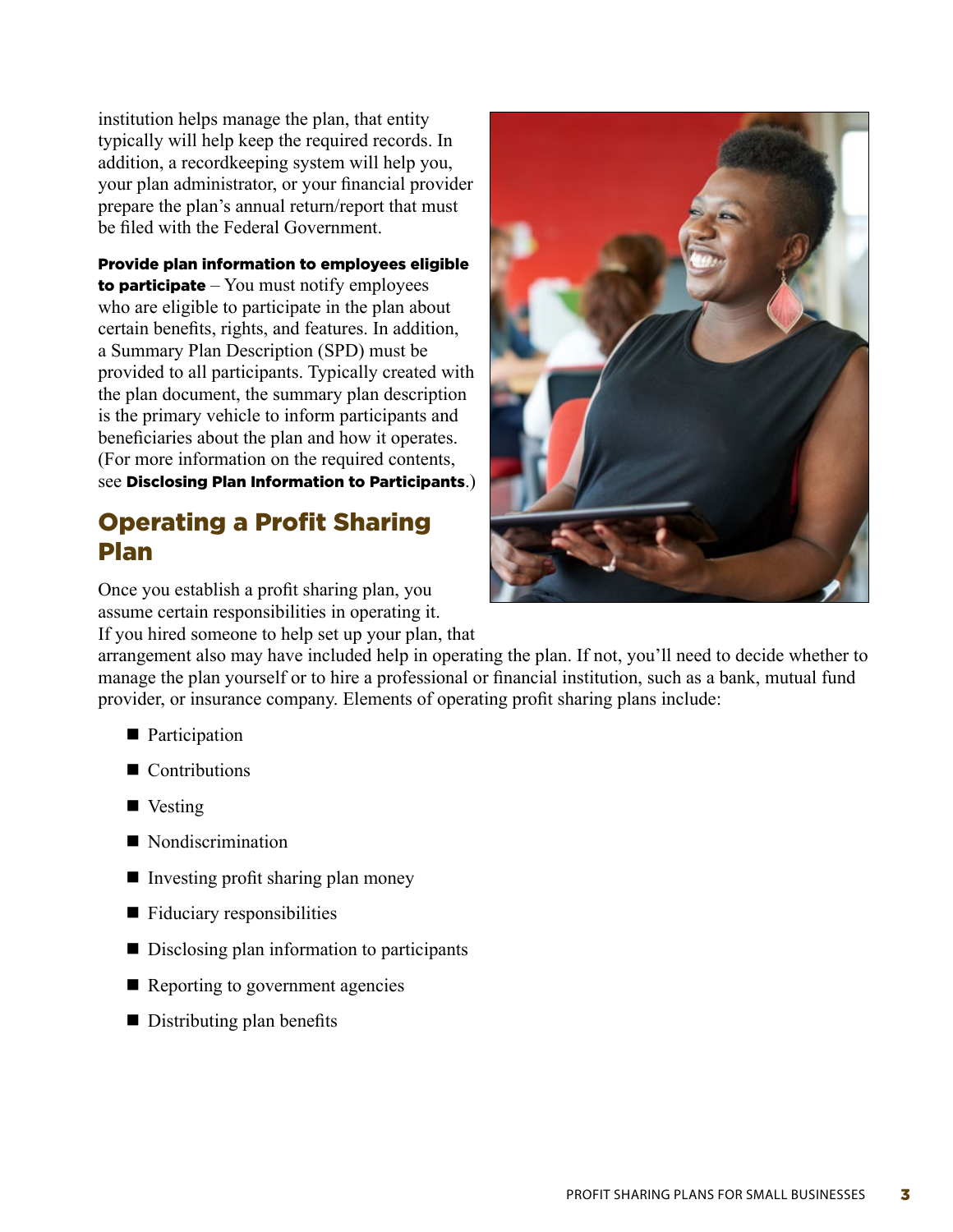## **Participation**

Typically, a plan includes all employees. However, a profit sharing plan may exclude some employees if they:

- $\blacksquare$  Are younger than 21,
- $\blacksquare$  Have completed less than one year of service (2 years in certain plans),
- $\blacksquare$  Are covered by a collective bargaining agreement that does not provide for plan participation, if retirement benefits were the subject of good faith bargaining, or
- $\blacksquare$  Are certain nonresident aliens.

Employees cannot be excluded from a plan merely because they are older.

## Contributions

In a profit sharing plan, you can decide how much your business will contribute to participants' accounts in the plan. You can change the amount of contributions each year, according to business conditions, and can even contribute nothing.

The plan document will need a set formula to determine how any contributions you make are allocated to participants' accounts. The simplest, and most common, allocation formula specifies that the employer contribution is allocated so that each participant receives an amount that is the same percentage of his or her compensation.

#### *Contribution Limits*

Contributions and forfeitures (nonvested employer contributions of terminated participants) are subject to a per-participant annual limit which is the lesser of:

- $\blacksquare$  100 percent of the participant's compensation, or
- \$55,000 for 2018 and \$56,000 for 2019.

If you, the employer, make contributions to a profit sharing plan, you can deduct up to 25 percent of the compensation paid during the taxable year to all participants.

## Vesting

Your contributions to the plan can either be fully vested (nonforfeitable) when made or they can vest over time according to a vesting schedule.

If you require 2 years of service to participate, all contributions are immediately vested. All participants must be vested according to plan terms.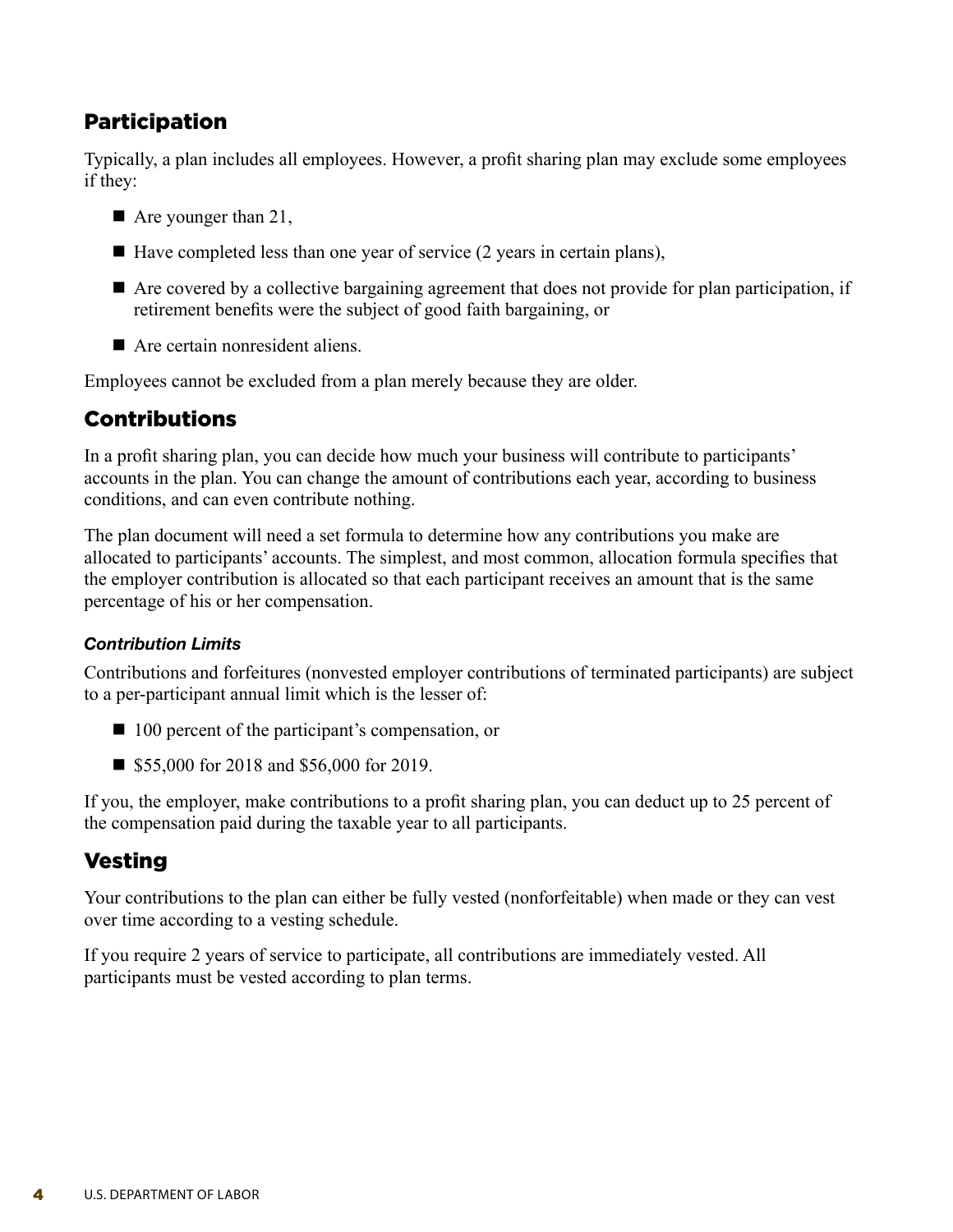## Nondiscrimination

To preserve the tax benefits of a profit sharing plan, the plan must provide substantive benefits for rank-and-file employees, not just business owners and managers. These requirements are called nondiscrimination rules and compare both plan participation and contributions of rank-andfile employees to owners/managers.

Traditional profit sharing plans are subject to annual testing to ensure that the amount of contributions made for rank-and-file employees is proportional to contributions made for owners and managers. If you allocate a uniform percentage of compensation to each participant, then no testing is required because your plan automatically satisfies the nondiscrimination requirement.

## Investing Profit Sharing Plan **Money**



After you decide on a profit sharing plan, you can consider the variety of investment options. You'll need to decide whether to permit your employees to direct the investment of their accounts or to manage the money for them. If you choose the former, you also need to decide what investment options to offer the participants. Depending on the plan design you choose, you may want to hire someone to determine which investment options to make available or to manage the plan's investments. Continually monitoring the investment options ensures that your selections remain in the best interests of your plan and its participants.

## Fiduciary Responsibilities

Many of the actions needed to operate a profit sharing plan involve fiduciary decisions. This is true whether you hire someone to manage the plan for you or do some or all of the plan management yourself. Using discretion in administering and managing the plan or controlling the plan's assets makes you, or the entity you hire, a plan fiduciary to the extent of that discretion or control. Providing investment advice for a fee also makes someone a fiduciary. Hiring someone to perform fiduciary functions is itself a fiduciary act. Thus, fiduciary status is based on the functions performed for the plan, not a title.

Some decisions for a plan are business decisions, rather than fiduciary decisions. For instance, the decisions to establish a plan, to include certain features in a plan, to amend a plan, and to terminate a plan are business decisions. When making these decisions, you are acting on behalf of your business, not the plan, and therefore, you would not be a fiduciary. However, when you take steps to implement these decisions, you (or those you hire) are acting on behalf of the plan and, in carrying out these actions, may be a fiduciary.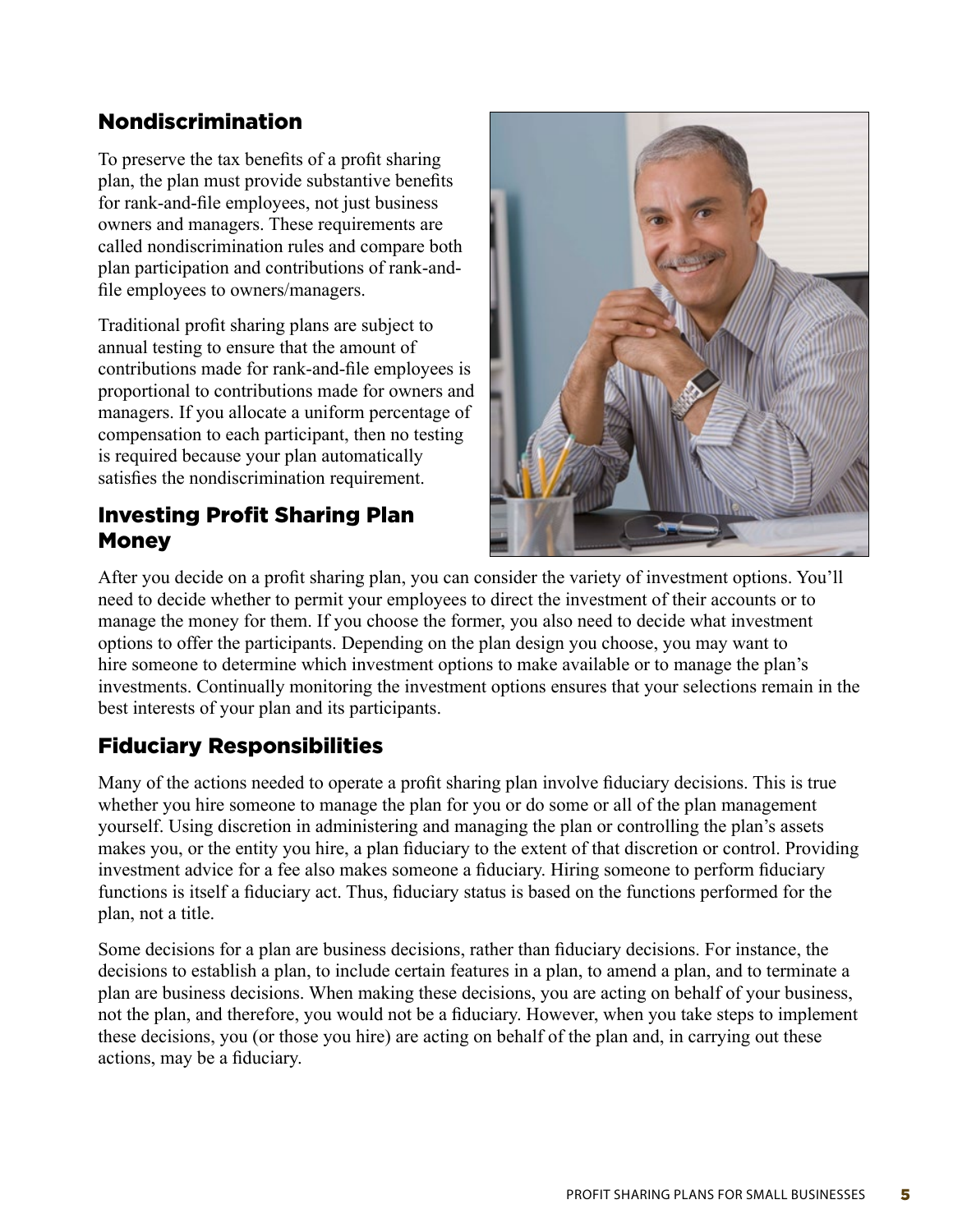#### *Basic Responsibilities*

Fiduciaries are in a position of trust with respect to the participants and beneficiaries in the plan. The fiduciary's responsibilities include:

- Acting solely in the interest of the participants and their beneficiaries;
- $\blacksquare$  Acting for the exclusive purpose of providing benefits to workers participating in the plan and their beneficiaries, and defraying reasonable plan expenses;
- $\blacksquare$  Carrying out duties with the care, skill, prudence, and diligence of a prudent person familiar with such matters;
- $\blacksquare$  Following the plan documents; and
- $\blacksquare$  Diversifying plan investments.

Fiduciaries need to keep these responsibilities in mind as they carry out their duties. The responsibility to be prudent covers a wide range of functions needed to operate a plan. Since all these functions must be carried out in the same manner as a prudent person would, you may want to consult experts in investments, accounting and other fields, as appropriate.

The plan must designate a fiduciary, typically the trustee, to make sure that contributions due to the plan are transmitted. If the plan and other documents are silent or ambiguous, the trustee generally has this responsibility. Following the terms of the plan document is an important responsibility. In addition, you (or those you hire) will need to update the plan documents from time to time for changes in the law.

#### *Limiting Liability*

With these responsibilities, there is also some potential liability. However, you can take action to demonstrate that you carried out your responsibilities properly as well as ways to limit your liability.

The fiduciary responsibilities cover the process used to carry out the plan functions rather than simply the results. For example, if you or someone you hire makes the investment decisions for the plan, an investment does not have to be a "winner" if it was part of a prudent overall diversified investment portfolio for the plan. Because a fiduciary needs to carry out activities through a prudent process, you should document the decisionmaking process to demonstrate the rationale behind the decision at the time it was made.

In addition to the steps above, there are other ways to limit potential liability. The plan can be set up to give participants control of the investments in their accounts. For participants to have control, they must have, among other things, sufficient information on the specifics of their investment options. If properly executed, this type of plan limits your liability for participants' investment decisions. You can also hire a service provider or providers to handle some or most of the fiduciary functions, setting up the agreement so that the person or entity then assumes liability.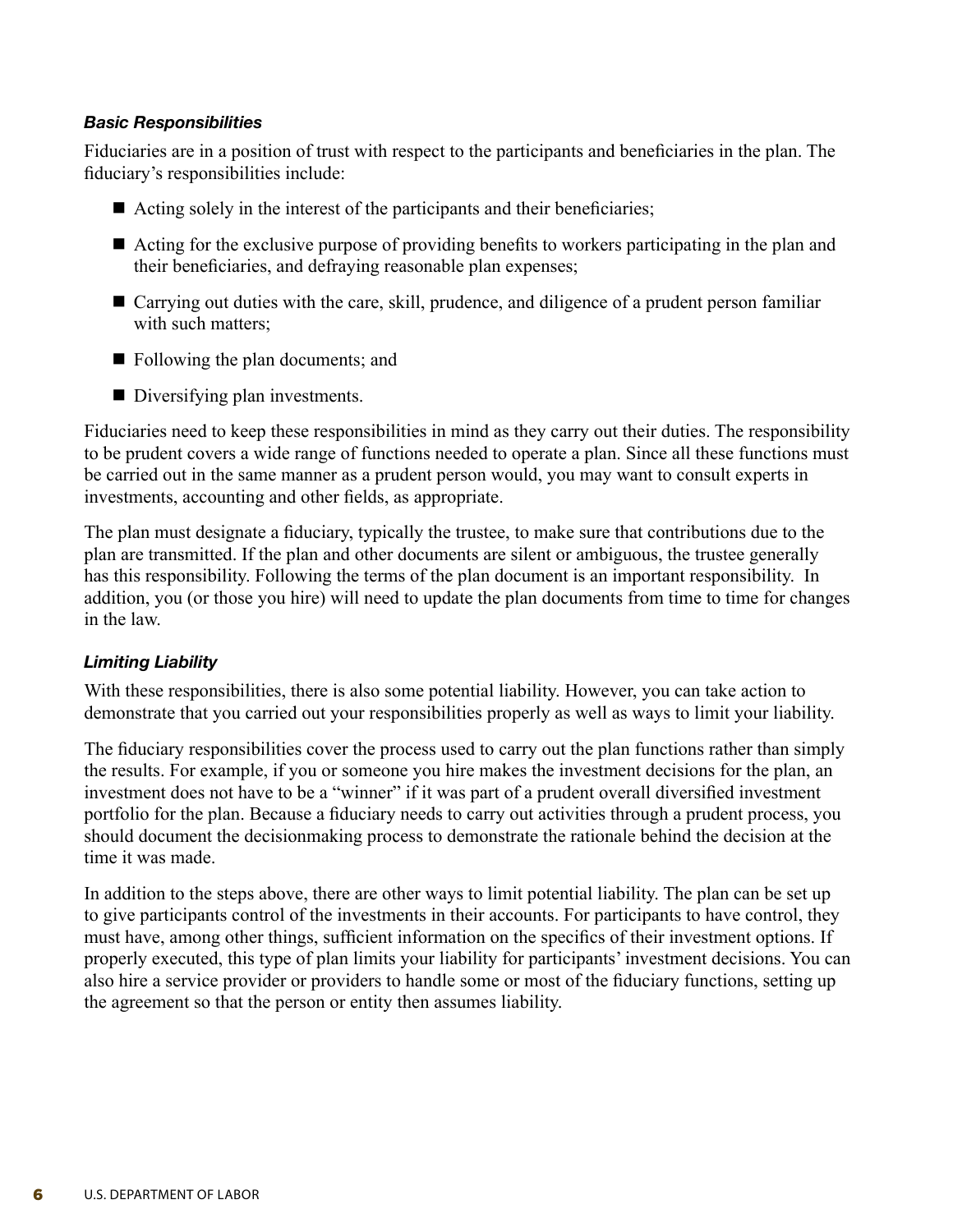#### *Hiring a Service Provider*

Even if you do hire a financial institution or retirement plan professional to manage the plan, you retain some fiduciary responsibility for the decision to select and keep that person or entity as the plan's service provider. Thus, you should document your selection process and monitor the services provided to determine if you need to make a change.

For a service contract or arrangement to be reasonable, key service providers must give you certain information about the services they will provide to your plan and all of the compensation they will receive. This information will help you understand the services, assess the reasonableness of the compensation (direct and indirect), and determine any conflicts of interest that may impact the service provider's performance.

Some additional items to consider in selecting a plan service provider:

- $\blacksquare$  **Information about the firm itself**: affiliations, financial condition, experience with profit sharing plans, and assets under its control;
- $\blacksquare$  A description of business practices: how plan assets will be invested if the firm will manage plan investments or how participant investment directions will be handled; and
- $\blacksquare$  Information about the quality of prospective providers: the identity, experience, and qualifications of the professionals who will be handling the plan's account; any recent litigation or enforcement action that has been taken against the firm; the firm's experience or performance record; if the firm plans to work with any of its affiliates in handling the plan's account; and whether the firm has fiduciary liability insurance.

Once hired, you should continue to monitor your service provider by doing the following:

- $\blacksquare$  Evaluating any notices the service provider furnishes about possible changes to their compensation and the other information they provided when hired (or when the contract or arrangement was renewed);
- $\blacksquare$  Reviewing the service provider's performance;
- $\blacksquare$  Reading any reports they provide;
- Checking actual fees charged;
- Asking about policies and practices (such as trading, investment turnover, and proxy voting); and
- $\blacksquare$  Following up on participant complaints.

(For more information, see *Understanding Retirement Plan Fees and Expenses* at dol.gov/sites/ [default/files/ebsa/about-ebsa/our-activities/resource-center/publications/understanding](http://dol.gov/sites/default/files/ebsa/about-ebsa/our-activities/resource-center/publications/understanding-retirement-plan-fees-and-expenses.pdf)retirement-plan-fees-and-expenses.pdf.)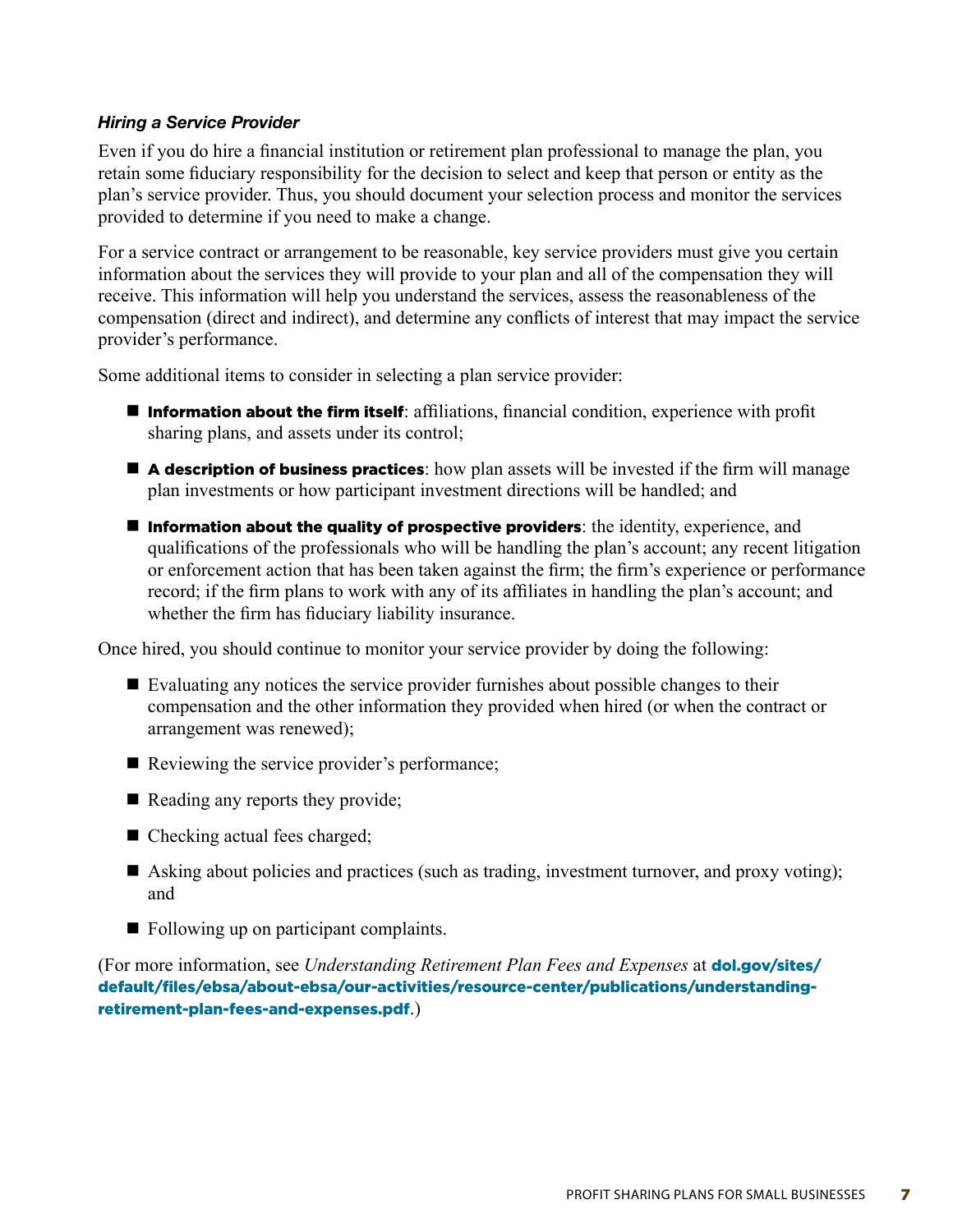

#### *Providing Information in Participant-Directed Plans*

When plans allow participants to direct their investments, fiduciaries need to take steps regularly to make participants aware of their rights and responsibilities related to directing their investments. This includes providing plan and investment-related information, including information about fees and expenses that participants need to make informed decisions about the management of their individual accounts. You (or those you hire) must provide that information to participants before they can first direct their investment in the plan, and annually thereafter. You must present the investment-related information in a format, such as a chart, that allows for a comparison among the plan's investment options. A model chart is available on **[dol.gov/agencies/ebsa/employers-and-advisers/small](http://dol.gov/agencies/ebsa/employers-and-advisers/small-business/tools)business/tools**. If you use information provided by a service provider that you rely on reasonably and in good faith, you will be protected from liability for the completeness and accuracy of the information.

#### *Prohibited Transactions and Exemptions*

Some transactions are prohibited under the law to prevent dealings with parties that have certain connections to the plan, self-dealing, or conflicts of interest that could harm the plan. However, there are several exceptions under the law, and the U.S. Department of Labor may grant additional exemptions, if protections for the plan are in place in conducting the transactions.

One exemption allows fiduciary investment advisers to provide investment advice to participants who direct the investments in their accounts. The exemption applies to the buying, selling, or holding of an investment related to the advice, as well as to receiving related fees and other compensation by a fiduciary adviser. Please see **[dol.gov/agencies/ebsa](http://dol.gov/agencies/ebsa)** for more information.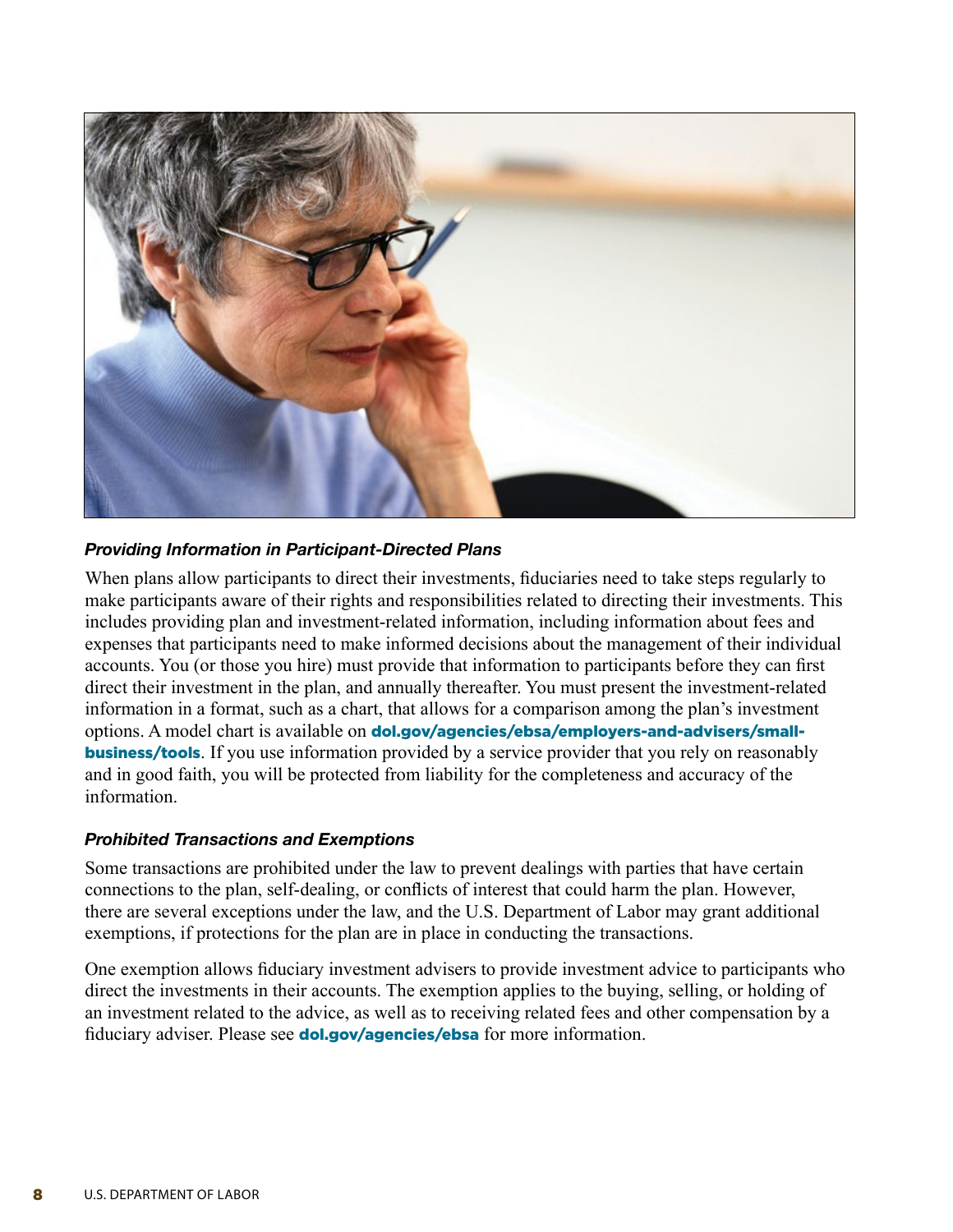Another exemption in the law permits you to offer loans to participants through your plan. If you do, the loan program must be carried out in a way that protects the plan and all other participants. Each loan request decision is treated as a plan investment and considered accordingly.

#### *Bonding*

Anyone handling plan funds or other plan property generally must be covered by a fidelity bond to protect the plan against loss resulting from fraud and dishonesty by those covered by the bond.

## Disclosing Plan Information to Participants

Plan disclosure documents keep participants informed about the basics of plan operation, alert them to changes in the plan's structure and operations, and give them a chance to make decisions and take timely action about their accounts.

The **summary plan description (SPD)** is a plain-language explanation of the plan and must be comprehensive enough to inform participants of their rights and responsibilities under the plan. It also informs participants about the plan's features and what to expect of the plan.

Among other things, the summary plan description must include information about:

- $\blacksquare$  When and how employees become eligible to participate in the profit sharing plan,
- $\blacksquare$  The contributions to the plan,
- $\blacksquare$  How long it takes to become vested,
- $\blacksquare$  When employees are eligible to receive their benefits,
- $\blacksquare$  How to file a claim for those benefits, and
- n Participants' basic rights and responsibilities under the Employee Retirement Income Security Act.

The summary plan description should include an explanation about the administrative expenses that the plan will pay. The plan administrator must give this document to participants when they join the plan and to beneficiaries when they first receive benefits. Summary plan descriptions must also be redistributed periodically during the life of the plan.

A **summary of material modifications** informs participants of changes made to the plan or to the information required to be in the summary plan description. When these changes occur, all participants must receive one of these two documents automatically within a specified number of days after the change.

#### An *individual benefit statement* shows:

- $\blacksquare$  The total plan benefits earned by a participant,
- $\blacksquare$  Vested benefits,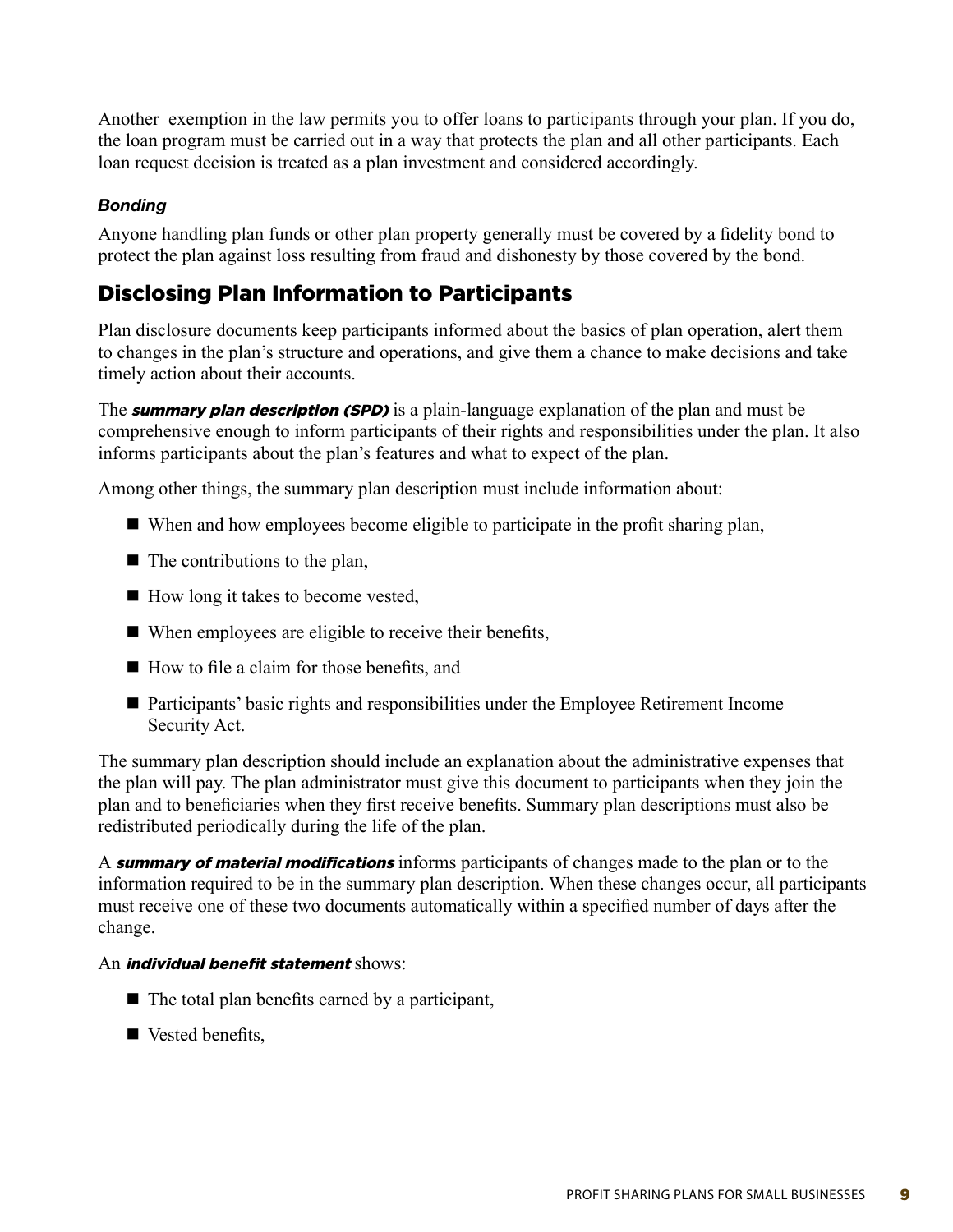- $\blacksquare$  The value of each investment in the account.
- $\blacksquare$  Information describing the ability to direct investments, and
- $\blacksquare$  For plans with participant direction, an explanation of the importance of a diversified portfolio. Plans that provide for participant-directed accounts must furnish quarterly individual benefit statements. Plans that do not provide for participant direction must furnish statements annually.

As noted above, plans that allow participants to direct the investments in their accounts must provide participants with plan and investment information, including information about fees and expenses before they can first direct investments, and generally annually thereafter. At least quarterly, they must also provide participants with information on the fees and expenses actually paid. The initial plan-related information may be distributed as part of the summary plan description provided when a participant joins the plan as long as it is provided before the participant can first direct investments. The information provided quarterly may be included with the individual benefit statement.

A **summary annual report** is a narrative of the plan's annual return/report, the Form 5500, filed with the Federal Government (see **Reporting to Government Agencies** for more information). The plan administrator must furnish it annually to participants.

A **blackout period notice** gives employees advance notice when a blackout period occurs, typically when plans change recordkeepers or investment options, or when plans add participants due to corporate mergers or acquisitions. During a blackout period, participants cannot direct investments, take loans, or obtain distributions.

## Reporting to Government Agencies

In addition to the disclosure documents that provide information to participants, plans must also report certain information to Government entities.

#### Form 5500 Annual Return/Report of Employee Benefit Plans

The plan administrator must file an annual return/report with the Federal Government, in which information about the plan and its operation is disclosed to the IRS, the U.S. Department of Labor, and the Pension Benefit Guaranty Corporation. Plans that must file the Form 5500 or Form 5500-SF must do so electronically. The Department of Labor makes these returns/reports available to the public.

Depending on the number and type of participants covered, most profit sharing plans must file one of the following forms:

- Form 5500, Annual Return/Report of Employee Benefit Plan,
- Form 5500-SF, Short Form Annual Return/Report of Small Employee Benefit Plan, or
- Form 5500-EZ, Annual Return of One-Participant (Owners and Their Spouses) Retirement *Plan.*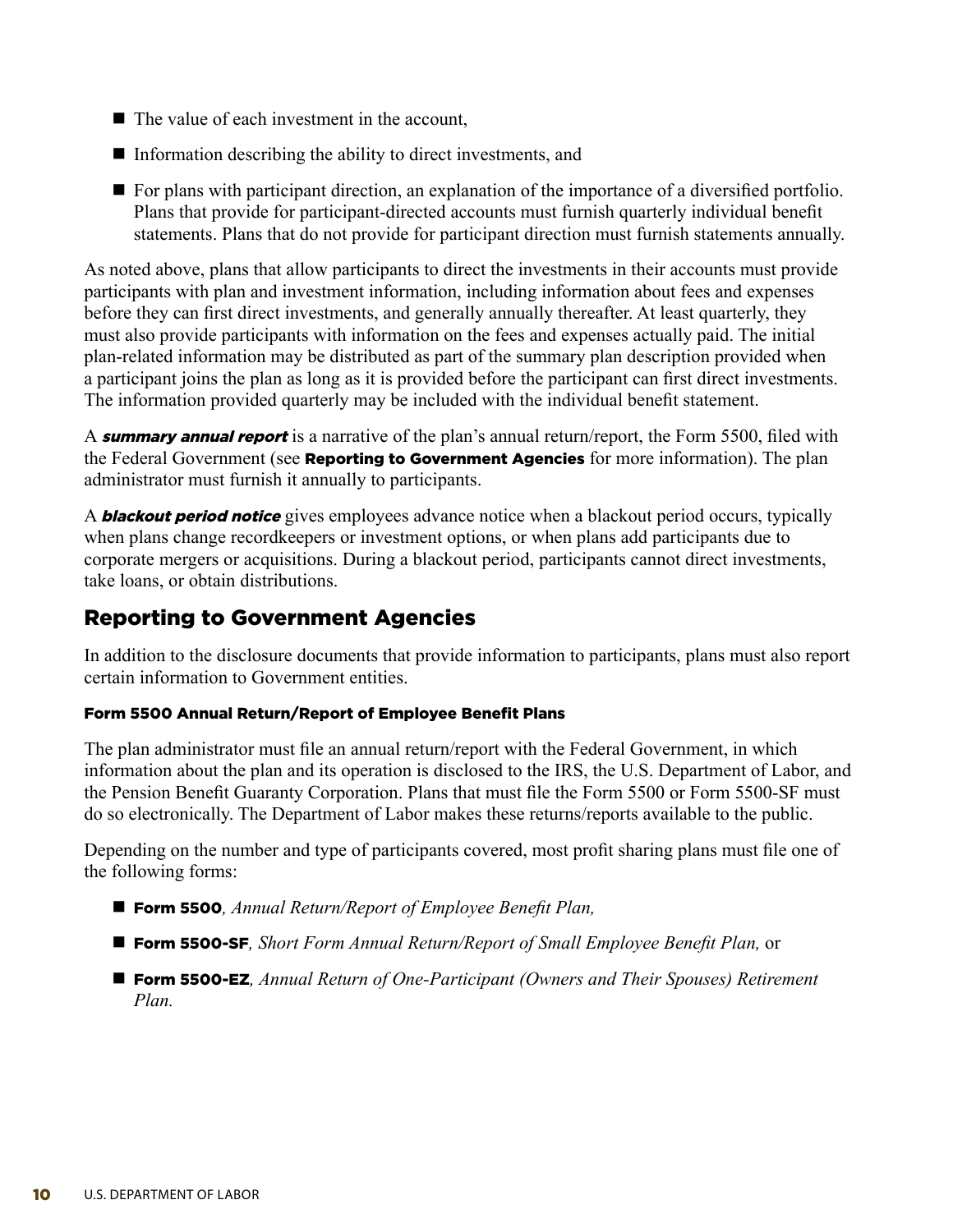Form 5500-EZ is used by one-participant plans and certain foreign plans, and is filed with the IRS. One-participant plans (sole proprietor and partnership plans) with total assets of \$250,000 or less at the end of the plan year are exempt from the annual filing requirement. However, the plan administrator must file a final return/report if you terminate the plan, regardless of the value of the plan's assets.

#### Form 1099-R

Form 1099-R, *Distributions From Pensions, Annuities, Retirement or Profit-Sharing Plans, IRAs, Insurance Contracts, etc.*, is used to report distributions (including rollovers) from a retirement plan. It is given to both the IRS and recipients of distributions from the plan during the year.

#### Form 8955-SSA

Form 8955-SSA, *Annual Registration Statement Identifying Separated Participants with Deferred Vested Benefits*, is used to report separated participants with deferred vested benefits under the plan, but are not paid these vested retirement benefits. It is filed with the IRS. The information reported is generally given to the Social Security Administration by the IRS, and given to each deferred vested participant in an individual statement by the plan administrator.

## Distributing Plan Benefits

The amount of benefits in a profit sharing plan is dependent on a participant's account balance at the time of distribution.

When participants are eligible to receive a distribution, profit sharing plans typically provide that participants can elect to:

- $\blacksquare$  Take a lump sum distribution of their account,
- Roll over their account to an IRA or another employer's retirement plan, or
- $\blacksquare$  Take periodic distributions.

More employers are offering annuity or other lifetime income distribution options in their defined contribution plans for employees who want to ensure that they do not outlive their retirement savings. You may want to look into what other employers are doing.

# Terminating a Profit Sharing Plan

Profit sharing plans must be established with the intention of being continued indefinitely. However, business needs may require employers to terminate their profit sharing plans. For example, you may want to establish another type of retirement plan instead of the profit sharing plan.

Typically, the process of terminating a profit sharing plan includes amending the plan document, distributing all assets, and filing a final Form 5500. You must also notify your employees that the plan will be discontinued. Check with your plan's financial institution or a retirement plan professional to see what else you have to do to terminate your profit sharing plan.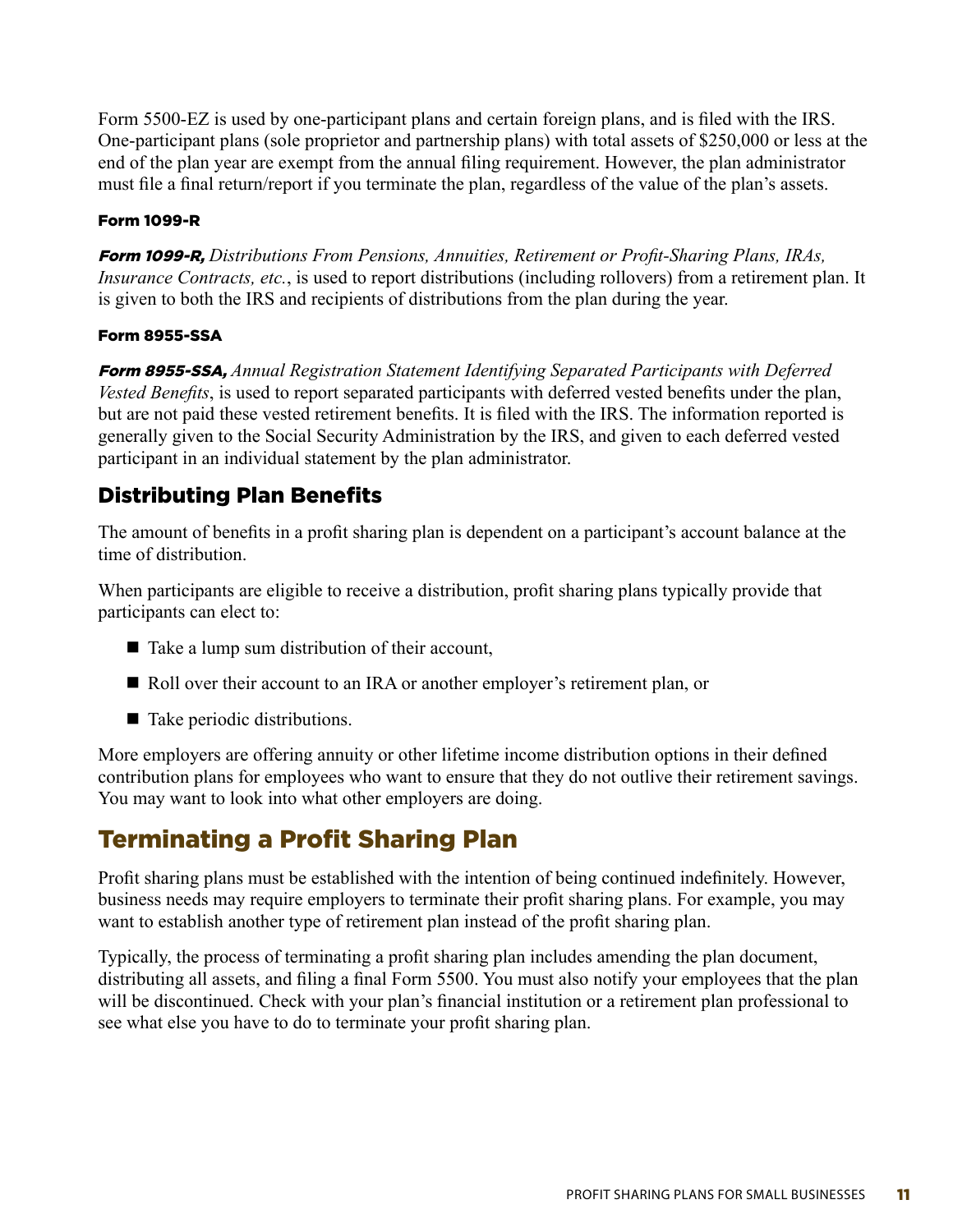## **Compliance**

Even with the best intentions, those operating the plan can still make mistakes. The U.S. Department of Labor and IRS have correction programs to help profit sharing plan sponsors correct plan errors, protect participants' interests, and keep the plan's tax benefits. These programs are structured to encourage early correction. Having an ongoing review program makes it easier to spot and correct mistakes in plan operations. See the **Resources** section for further information.

| <b>A Profit Sharing Plan Checklist</b>                                                                                                                                                                         |
|----------------------------------------------------------------------------------------------------------------------------------------------------------------------------------------------------------------|
| 1. Have you decided whether to hire a financial institution or retirement plan<br>professional to help with setting up and running the plan?                                                                   |
| 2. Have you adopted a written plan that includes the features you want to offer, such as<br>whether contributions will be discretionary, how contributions will be allocated, and<br>when they will be vested? |
| 3. Have you notified eligible employees and provided them with information to help in<br>their decision making?                                                                                                |
| 4. Have you arranged a trust for the plan assets or will you set up the plan solely with<br>insurance contracts?                                                                                               |
| 5. Have you developed a record keeping system?                                                                                                                                                                 |
| 6. Have you decided how much to contribute to the plan this year?                                                                                                                                              |
| 7. Do you understand your fiduciary responsibilities?                                                                                                                                                          |
| 8. How will you monitor the plan's service providers?                                                                                                                                                          |
| 9. Do you understand the reporting and disclosure requirements of a profit sharing plan?                                                                                                                       |
| For help in establishing and operating a profit sharing plan, you may want to talk to a<br>retirement plan professional or a representative of a financial institution offering retirement                     |

plans – and take advantage of the help available in the following Resources section.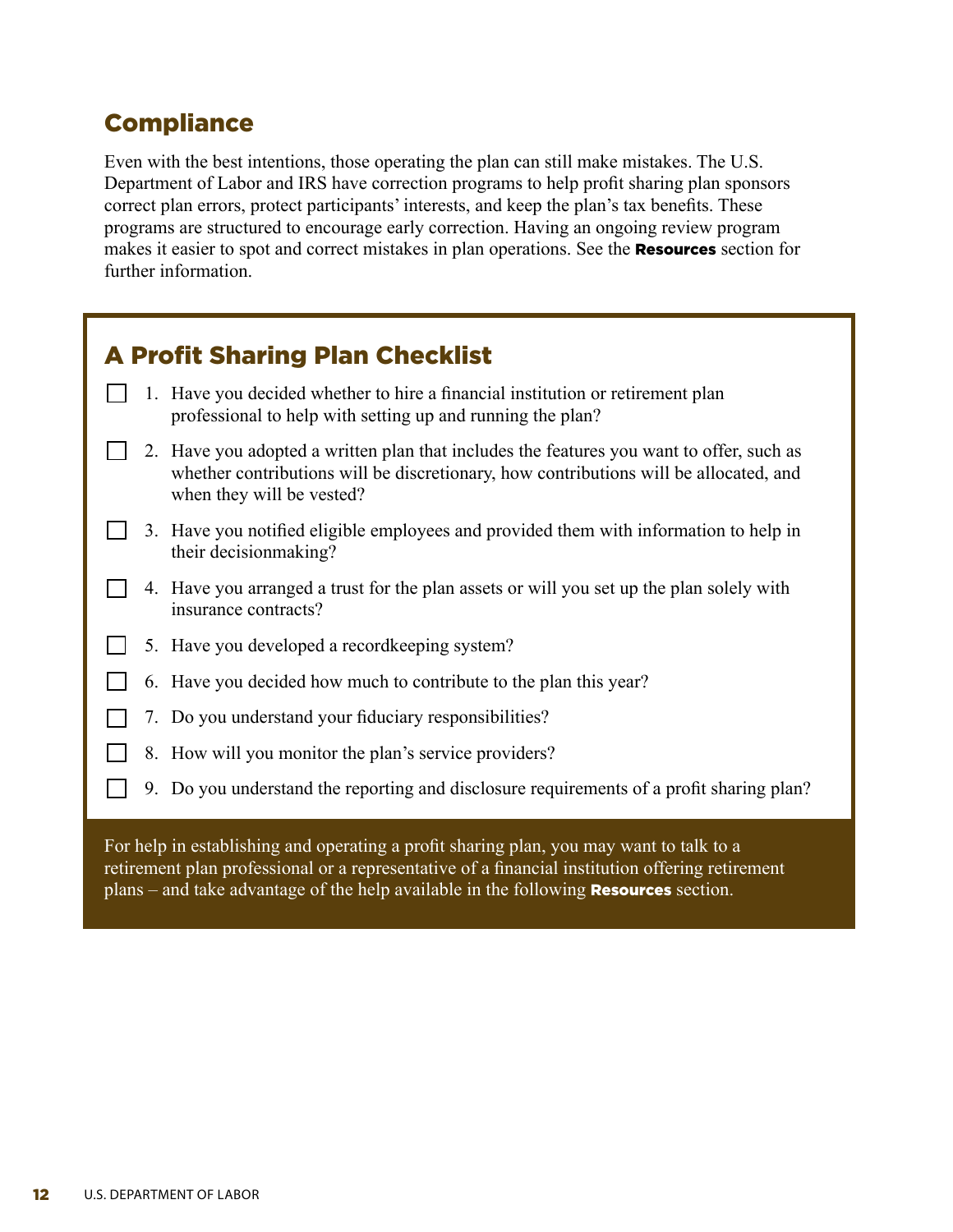## Resources

The U.S. Department of Labor's Employee Benefits Security Administration and the IRS feature this booklet and additional information on retirement plans on their websites.

**[dol.gov/agencies/ebsa](http://dol.gov/agencies/ebsa)** – Go to "Small Business" under "Employers  $\&$  Advisers" or to the Saving Matters website at **[savingmatters.dol.gov](http://savingmatters.dol.gov)** for additional information to help you understand and operate your profit sharing plan. This website also has information to help your employees understand the importance of saving for retirement through an employer-sponsored plan.

**[irs.gov/retirement](http://irs.gov/retirement)** – Go to "Retirement plan resources for small businesses" to view plain-language information that will help you properly maintain your profit sharing plan. All the IRS forms and publications mentioned in this booklet are available here.

#### In addition, the following jointly developed publications are available on the DOL and IRS websites or can be ordered electronically at [askebsa.dol.gov](https://www.dol.gov/agencies/ebsa/about-ebsa/ask-a-question/ask-ebsa) or by calling toll-free 866-444-3272:

- *Choosing a Retirement Solution for Your Small Business*, Publication 3998, provides an overview of retirement plans available to small businesses.
- n *401(k) Plans for Small Businesses*, Publication 4222, provides detailed information about the establishment and operation of a 401(k) plan.
- *Adding Automatic Enrollment to Your 401(k) Plan*, Publication 4721, explains how to add automatic enrollment to your existing 401(k) plan.
- *Automatic Enrollment 401(k) Plans for Small Businesses*, Publication 4674, explains a type of retirement plan that allows small businesses to increase plan participation.
- *Payroll Deduction IRAs for Small Businesses*, Publication 4587, describes an arrangement that is an easy way for businesses to give employees an opportunity to save for retirement.
- *SEP Retirement Plans for Small Businesses*, Publication 4333, describes a low-cost retirement savings option for small businesses.
- *SIMPLE IRA Plans for Small Businesses*, Publication 4334, describes a type of retirement plan designed especially for small businesses.

#### *For business owners with a plan*

■ *Retirement Plan Correction Programs*, Publication 4224, briefly describes the IRS and DOL voluntary correction programs.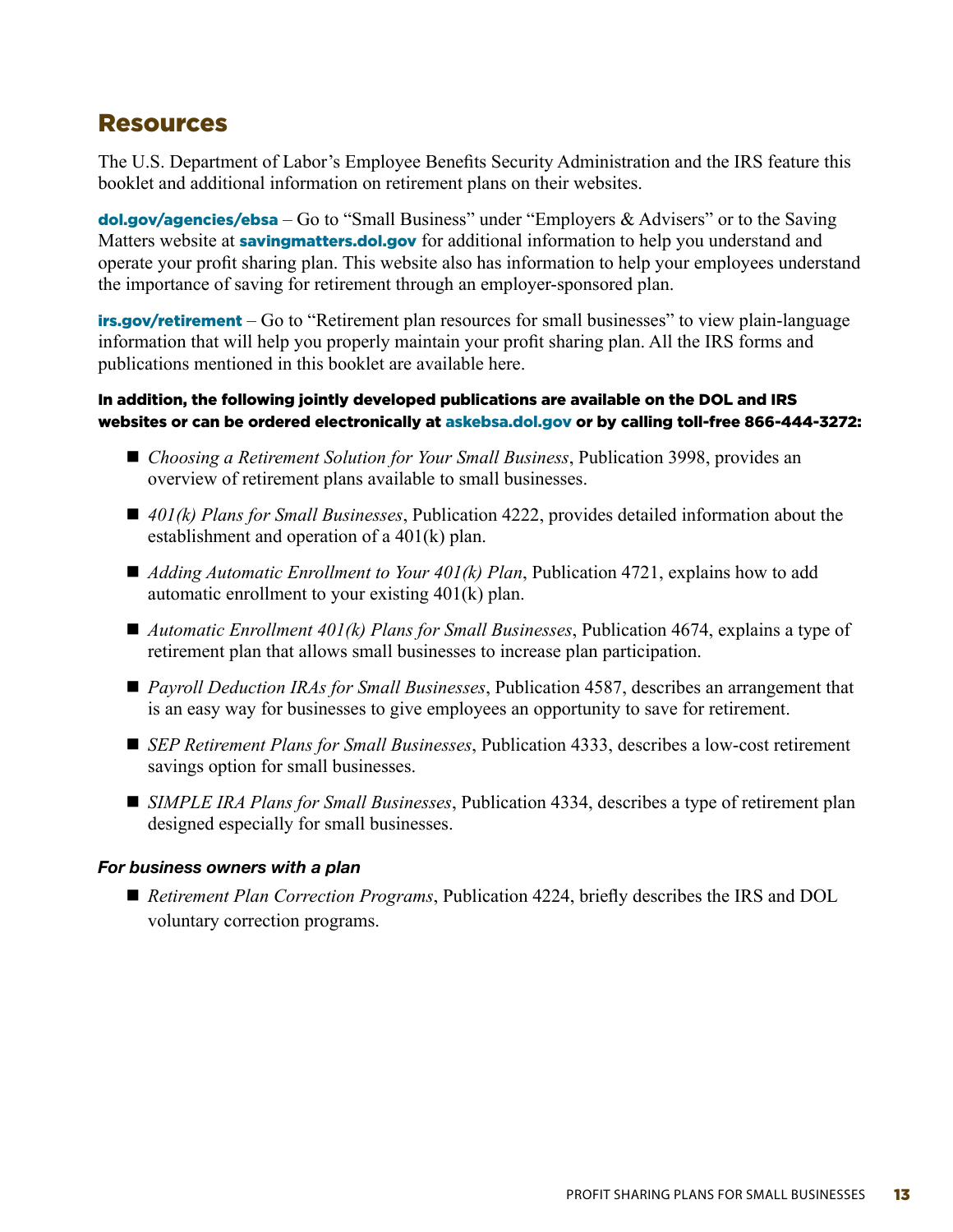## Related materials available from DOL

#### *For small businesses*

- *Meeting Your Fiduciary Responsibilities*
- *Understanding Retirement Plan Fees and Expenses*
- *Selecting an Auditor for Your Employee Benefit Plan*
- *Reporting and Disclosure Guide for Employee Benefit Plans*
- *Tips for Selecting and Monitoring Service Providers for Your Employee Benefit Plan*

In addition, the U.S. Department of Labor sponsors an interactive website – the Small Business Retirement Savings Advisor, available at **[webapps.dol.gov/elaws/ebsaplan.htm](http://webapps.dol.gov/elaws/ebsaplan.htm)** – that encourages small business owners to choose the appropriate retirement plan for their businesses and provides resources on maintaining plans.

#### *For employees*

- *A Look at 401(k) Plan Fees*
- *What You Should Know about Your Retirement Plan* (also in Spanish)
- *Savings Fitness: A Guide To Your Money and Your Financial Future* (also in Spanish)
- *Taking the Mystery Out of Retirement Planning* (also in Spanish)
- *Top 10 Ways to Prepare for Retirement* (also in Spanish)
- *Women and Retirement Savings* (also in Spanish)

To view these publications, go to **[dol.gov/agencies/ebsa](http://dol.gov/agencies/ebsa).** To order publications or request assistance from a benefits advisor, contact EBSA electronically at **[askebsa.dol.gov](https://www.dol.gov/agencies/ebsa/about-ebsa/ask-a-question/ask-ebsa)** or call toll free 866-444-3272.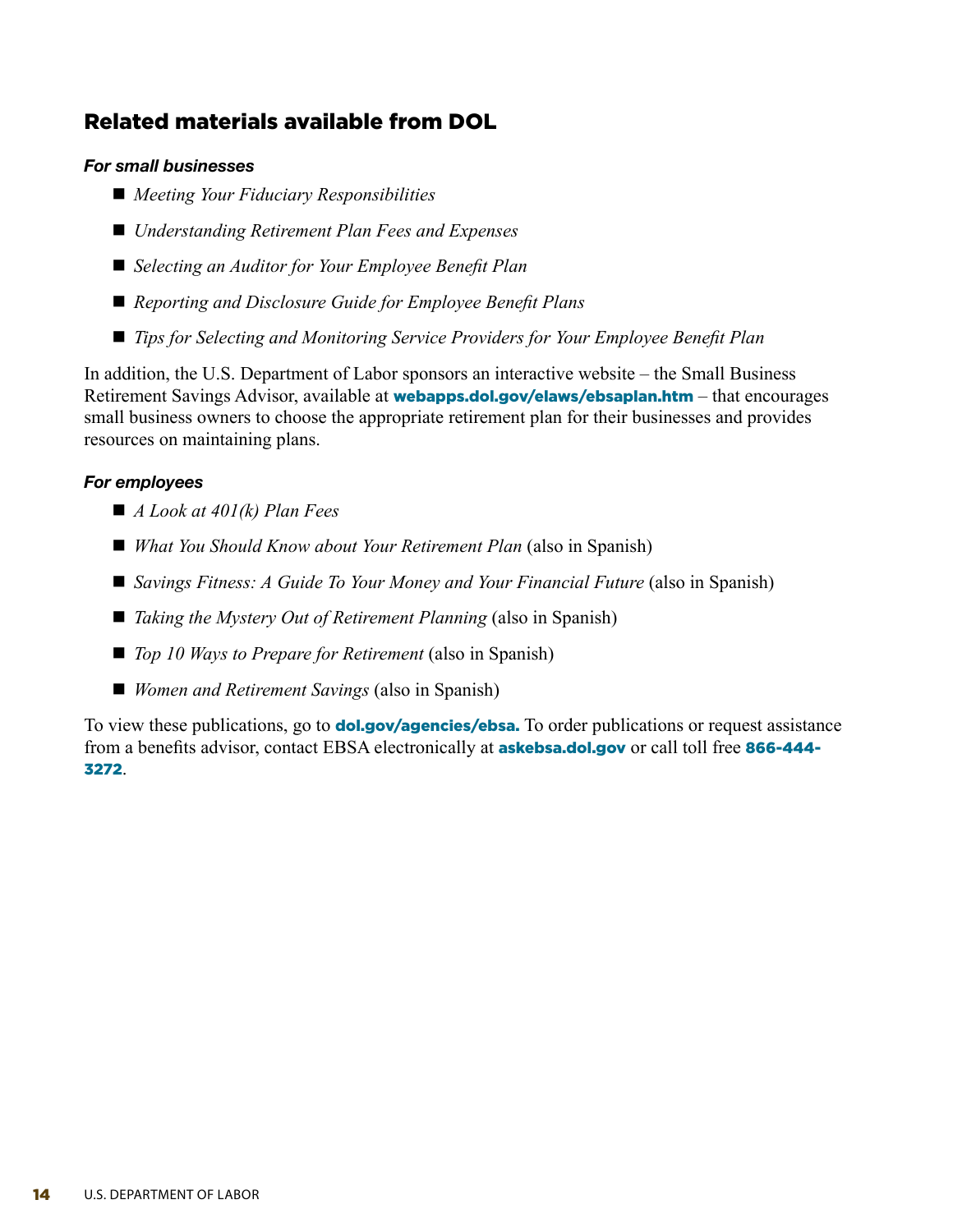## Related materials available from the IRS

- *The IRS Retirement Plan Products Guide*, Publication 4460, lists resources to help you choose and maintain the right retirement plan for your business and organization.
- *Lots of Benefits*, Publication 4118, discusses the benefits of sponsoring and participating in a retirement plan (also in Spanish, Korean, Vietnamese, Chinese, and Russian).
- *Have you had your Check-up this year? for Retirement Plans*, Publication 3066, encourages employers to perform a periodic "check-up" of their retirement plans using a checklist, and how to initiate any necessary corrective action.
- 401(k) Plan Checklist, Publication 4531, a tool to help you keep your plan in compliance with many of the important tax rules.
- *Designated Roth Accounts under 401(k), 403(b), or governmental 457(b) plans,* Publication 4530, discusses this popular feature found in many 401(k), 403(b), and governmental 457(b) plans.
- *Retirement Plans for Small Business (SEP, SIMPLE, and Qualified Plans)*, Publication 560, describes types of plans, qualification rules, setting up a qualified plan, the minimum funding requirement, contributions, employer deduction, elective deferrals, the qualified Roth contribution program, distributions, prohibited transactions, and reporting requirements.

To view these related publications, go to **[irs.gov/retirement](http://irs.gov/retirement)** and click on "Forms  $\&$ Publications."